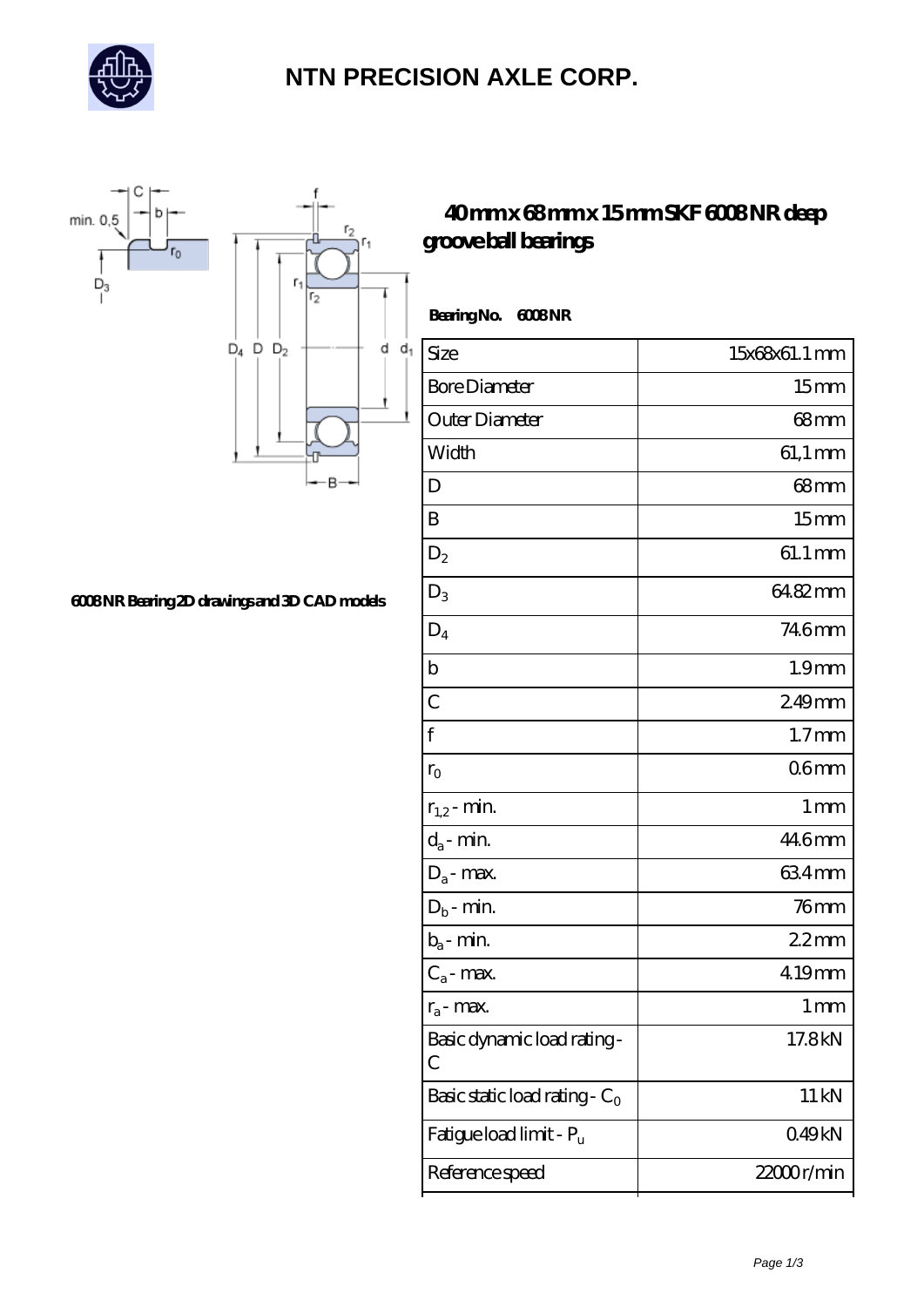

## **[NTN PRECISION AXLE CORP.](https://buyarcheagegold.net)**

| Limiting speed                     | 14000r/min                                                                                                                                                                                                                 |
|------------------------------------|----------------------------------------------------------------------------------------------------------------------------------------------------------------------------------------------------------------------------|
| Calculation factor - $k_r$         | 0025                                                                                                                                                                                                                       |
| Calculation factor - $f_0$         | 15                                                                                                                                                                                                                         |
| Mass bearing                       | 0.192kg                                                                                                                                                                                                                    |
| Category                           | Single Row Ball Bearings                                                                                                                                                                                                   |
| Inventory                          | 0 <sup>0</sup>                                                                                                                                                                                                             |
| Manufacturer Name                  | <b>SKF</b>                                                                                                                                                                                                                 |
| Minimum Buy Quantity               | N/A                                                                                                                                                                                                                        |
| Weight / Kilogram                  | 0209                                                                                                                                                                                                                       |
| Product Group                      | <b>BOO3O8</b>                                                                                                                                                                                                              |
| Enclosure                          | Open                                                                                                                                                                                                                       |
| Precision Class                    | ABEC 1   ISO PO                                                                                                                                                                                                            |
| Maximum Capacity / Filling<br>Slot | No                                                                                                                                                                                                                         |
| Rolling Element                    | <b>Ball Bearing</b>                                                                                                                                                                                                        |
| Snap Ring                          | Yes                                                                                                                                                                                                                        |
| <b>Internal Special Features</b>   | No                                                                                                                                                                                                                         |
| Cage Material                      | <b>Steel</b>                                                                                                                                                                                                               |
| Internal Clearance                 | CO-Medium                                                                                                                                                                                                                  |
| Inch - Metric                      | Metric                                                                                                                                                                                                                     |
| Long Description                   | 40MM Bore; 68MM<br>Outside Diameter; 15MM<br>Outer Race Width; Open;<br>Ball Bearing ABEC 1   ISO<br>PQ No Filling Slot; Yes Snap<br>Ring, No Internal Special<br>Features; CO-Medium<br>Internal Clearance; Steel<br>Cage |
| <b>Other Features</b>              | Deep Groove   With Snap<br>Ring                                                                                                                                                                                            |
| Category                           | Single Row Ball Bearing                                                                                                                                                                                                    |
| <b>UNSPSC</b>                      | 31171504                                                                                                                                                                                                                   |
| Harmonized Tariff Code             | 8482105068                                                                                                                                                                                                                 |
| Noun                               | Bearing                                                                                                                                                                                                                    |
|                                    |                                                                                                                                                                                                                            |